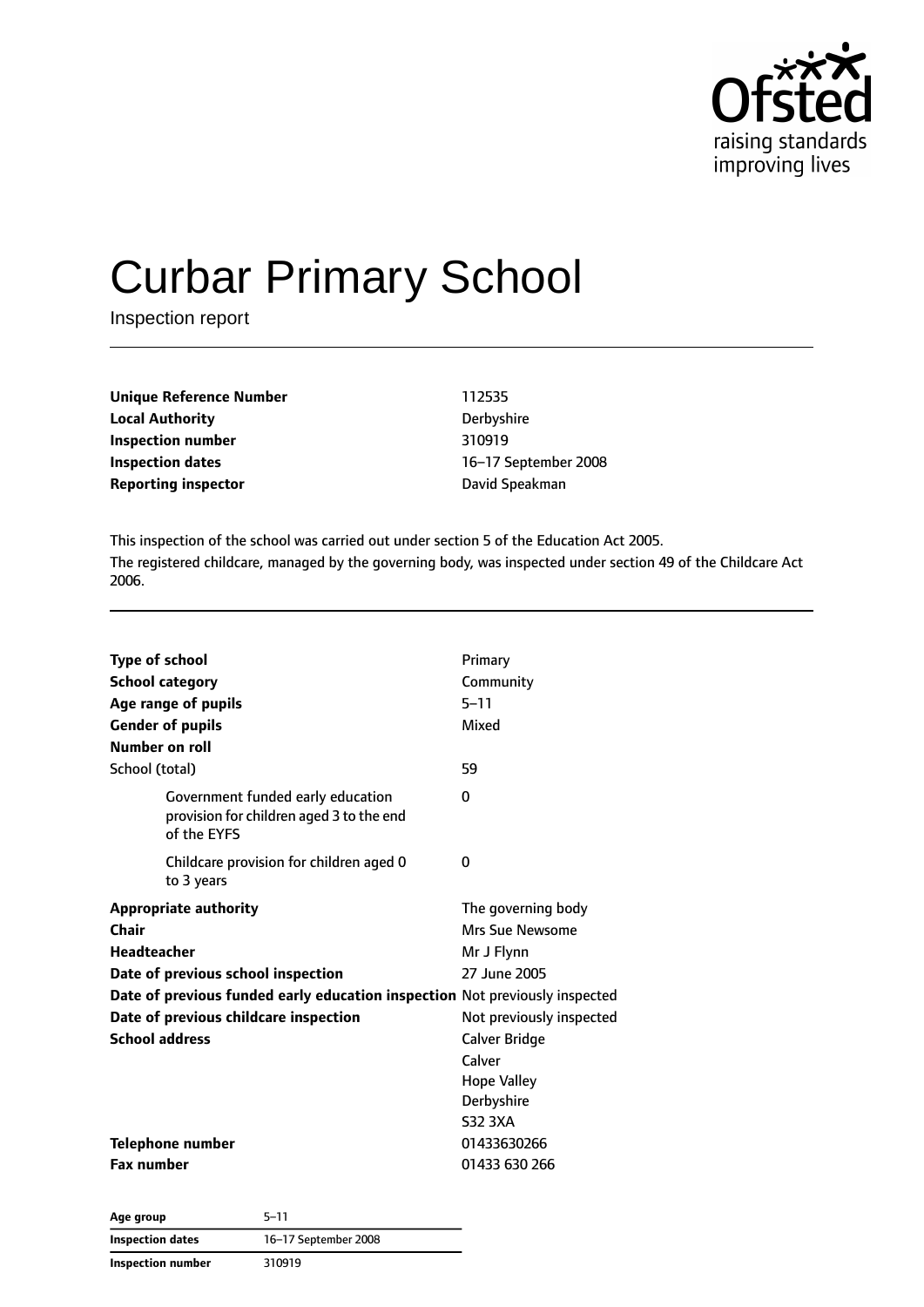.

<sup>©</sup> Crown copyright 2008

Website: www.ofsted.gov.uk

This document may be reproduced in whole or in part for non-commercial educational purposes, provided that the information quoted is reproduced without adaptation and the source and date of publication are stated.

Further copies of this report are obtainable from the school. Under the Education Act 2005, the school must provide a copy of this report free of charge to certain categories of people. A charge not exceeding the full cost of reproduction may be made for any other copies supplied.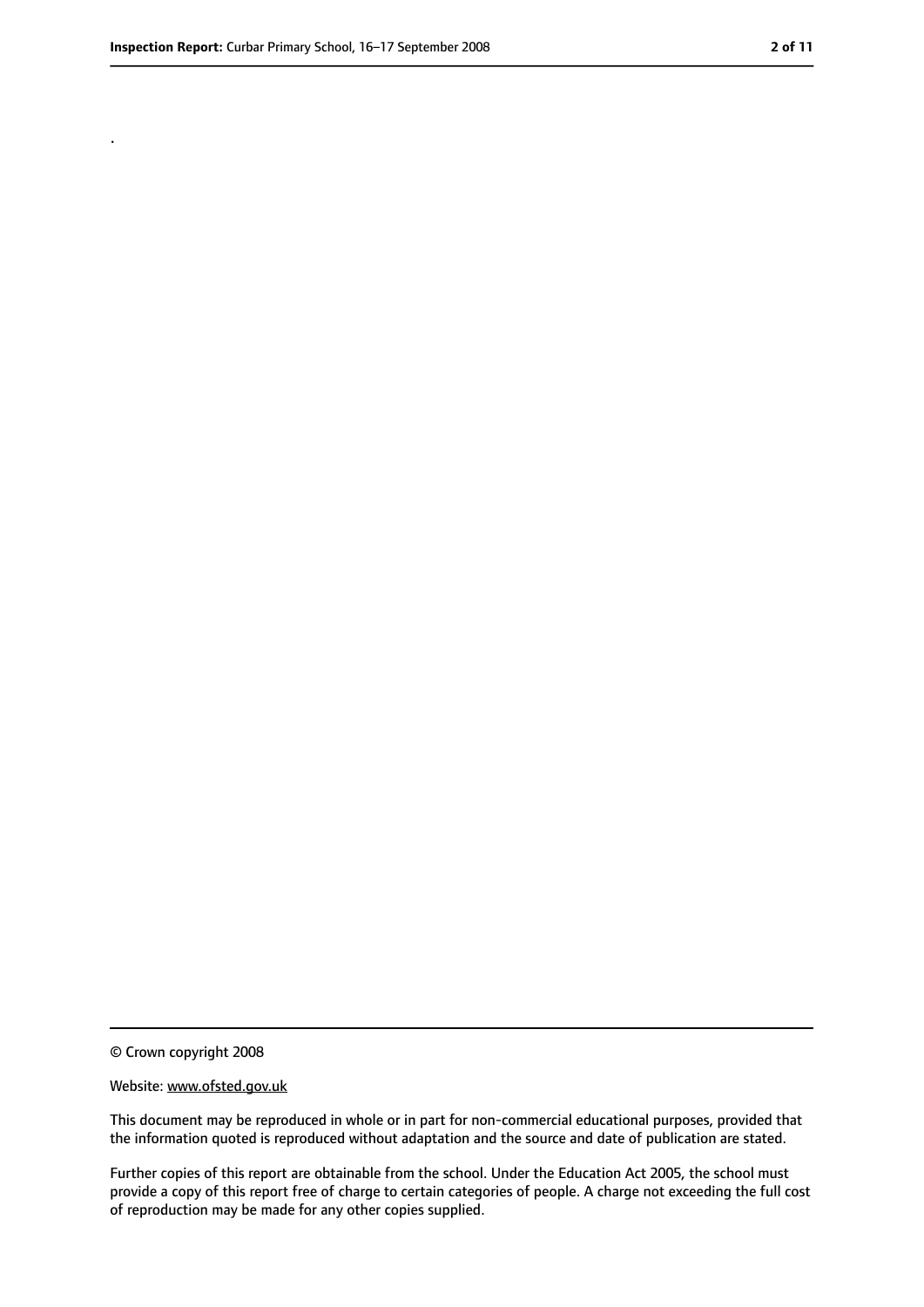# **Introduction**

The inspection was carried out by an Additional Inspector.

#### **Description of the school**

This is a smaller than average village school. Children start school in the Early Years Foundation Stage (EYFS) at the beginning of the term before their fifth birthday. Attainment on entry is broadly typical for children of this age. The school experiences a high level of pupil mobility with an above-average proportion joining or leaving school at times other than normally expected. The number of pupils identified with learning difficulties or disabilities is broadly average; most of these having identified behaviour, social or emotional difficulties. There are currently no pupils with a statement of special educational need. The vast majority of pupils come from White British backgrounds and none are at the early stages of learning English. The proportion claiming a free school meal is very low. Awards achieved include the Eco Schools Bronze and Silver Awards and the Activemark for exceptional delivery within the National School Sports Strategy.

# **Key for inspection grades**

| Grade 1 | Outstanding  |
|---------|--------------|
| Grade 2 | Good         |
| Grade 3 | Satisfactory |
| Grade 4 | Inadequate   |
|         |              |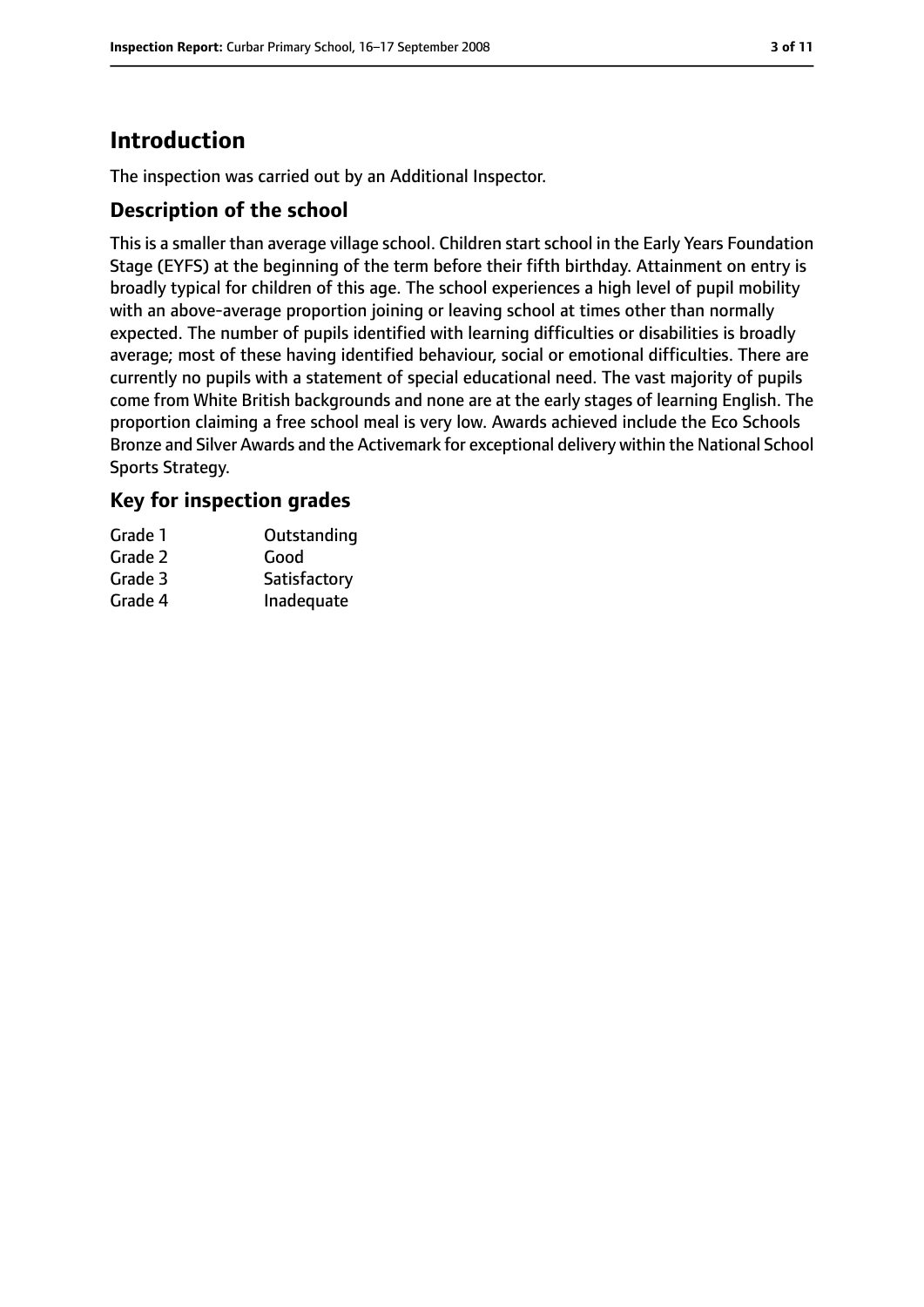# **Overall effectiveness of the school**

#### **Grade: 1**

Pupils achieve extremely well in this outstanding school. Not only do they attain exceptionally high academic standards year on year, but also their personal development is outstanding. 'This is a happy school with happy children who work hard, have fun and achieve excellent all round results.' This parent's view sums up the school well and reflects the views of many parents.

The quality of education is exceptional. The excellent curriculum is organised in topics and pupils say that they find this approach to learning very interesting and enjoyable. Teaching and learning are of the highest quality. Teachers use assessment to provide challenging tasks for pupils at all levels of attainment. The academic guidance they receive is very effective in helping them improve. As a result, pupils progress very well and achieve exceptionally high standards in English, mathematics and science and their attainment in other subjects is high. Standards in art, design and technology, physical education (PE) and music, for example, are exceptionally high. The school has a very good record of sporting achievement, reflecting high standards in PE and games. It is rightly proud of the pupils' performance skills, particularly in the regular high-quality productions, to which all pupils contribute. Singing is of a high quality and a large proportion of pupils leave the school competent in playing instruments, including violins, recorders, keyboards and guitars. The school clearly provides a well-rounded and rich learning experience for all pupils, which is both challenging and enjoyable.

Pupils' personal development is outstanding. They develop excellent attitudes towards learning and respond to a challenge extremely well. Their behaviour is excellent. Relationships between pupils and adults and among pupils of all ages are exceptionally good, with a great deal of care and consideration for others' feelings. This provides a strong feeling of the school being a large, caring family and reflects the high level of concern for pupils' well-being. Not only does the school provide extremely well for pupils' physical safety, it also gives excellent support for their emotional needs. As a result, pupils feel safe in school and thoroughly enjoy being there. Attendance is above average. Pupils have a good knowledge of how to maintain a healthy lifestyle. They are very aware of how to stay physically fit. Although there is some opportunity to raise pupils' awareness of healthy eating, this does not have the impact intended, with pupils not always putting their knowledge and understanding into practice. Pupils' awareness of the dangers in relation to the misuse of harmful substances is not sufficiently well developed.

Excellent leadership and management are central to the schools success. The headteacher works exceptionally well with the senior teacher, other staff and the governors to provide very strong leadership and an extremely clear direction forschool improvement. Staff are highly motivated, particularly those with responsibility and are empowered to fulfil their roles very effectively. In view of the sustained high academic levels, improvement since the previous inspection, excellent teamwork and quality of education provided, the school has an excellent capacity to continue to improve

#### **Effectiveness of the Early Years Foundation Stage**

#### **Grade: 1**

Children get an excellent start to their school life in the EYFS at Curbar. Provision is managed exceptionally well, and great care is taken to ensure that each child receives a very well balanced and appropriate education. There is an excellent balance between teacher-led and child-initiated activity. Resources and accommodation are of extremely high quality and used exceptionally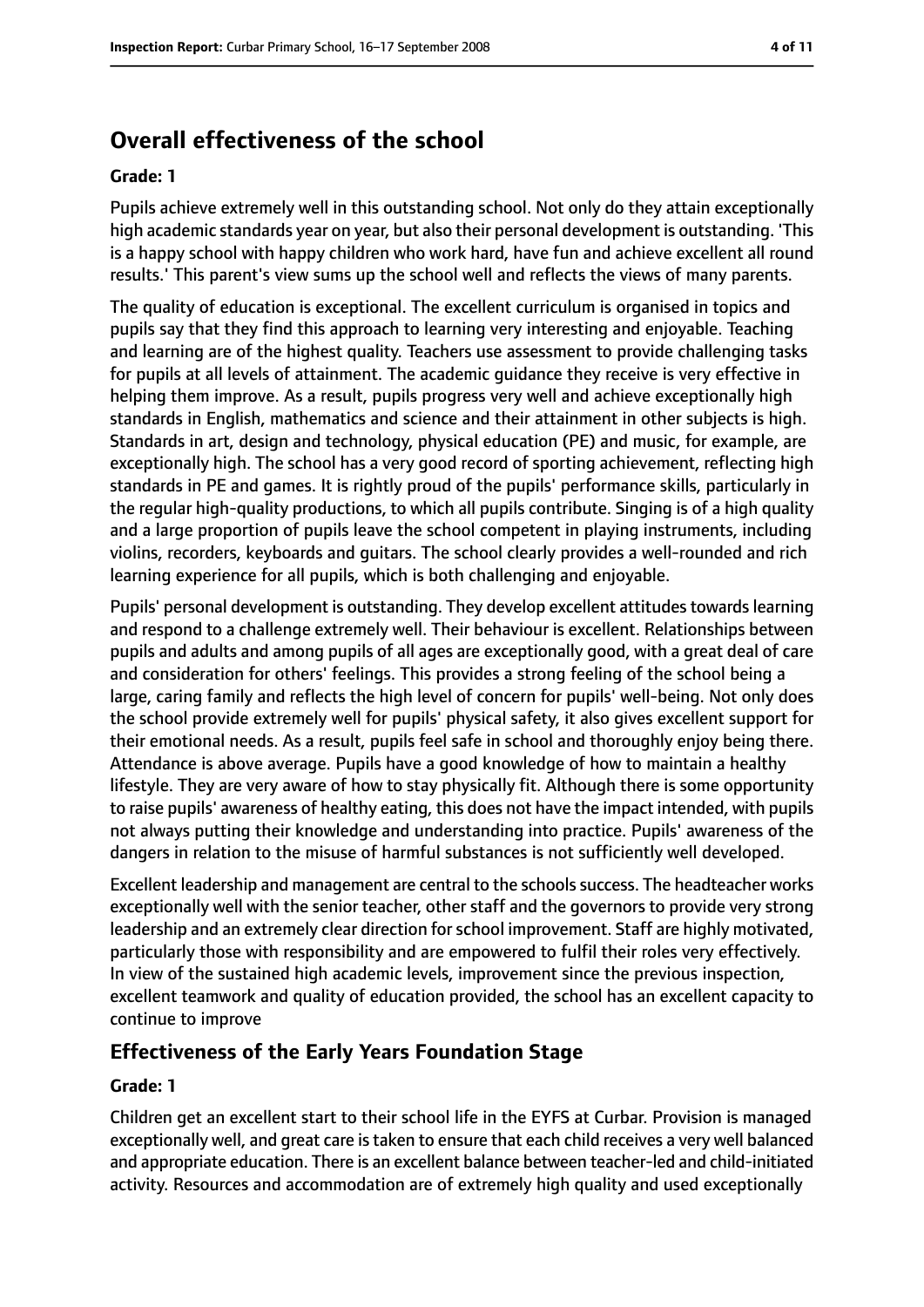well to provide children with a variety of activities across all areas of learning. As a result, children make very good progress and generally exceed the levels nationally expected of them at the end of the EYFS. Their personal, social and emotional development is particularly strong and benefits from the excellent care for their welfare each individual receives. Much careful thought has gone into making sure that these children experience learning opportunities appropriate to their age and stage of development. Teaching is of a high quality, with the teacher and teaching assistant working exceptionally well together. They make ongoing assessments informally, and more focused assessments are made at regular intervals, giving them a clear picture of how well each child is doing. This information is used very effectively to provide learning opportunities that are closely matched to individual needs.

#### **What the school should do to improve further**

■ Increase support for pupils to improve knowledge and practice of how to maintain a healthy lifestyle.

# **Achievement and standards**

#### **Grade: 1**

Pupils achieve equally well at all key stages. Standards at the end of Year 2 are above average in reading, writing and mathematics. This agrees with end of key stage test results, which are regularly above average. At the end of Year 6, test results in English, mathematics and science have been exceptionally high since 2003, including those in 2008, which were again exceptionally high in all three subjects. This well-established trend of high standards is maintained by current Year 6 pupils, who are working at levels well above those nationally expected for their age. They produce written work of high quality, reflecting an extensive vocabulary and excellent command of the English language. Attainment in other subjects is equally high. The previous inspection identified a need to improve standardsin information and communication technology. These have improved and are now in line with those nationally expected. The school has a number of external awards and certificates in design and technology, PE and science and show pupils' competence in these subjects.

# **Personal development and well-being**

#### **Grade: 1**

Spiritual, moral, social and cultural development is excellent. Pupils appreciate how religious beliefs affect peoples' lives and show a genuine curiosity to explore different ideas and convictions. They have a very good multicultural awareness. They value highly the importance of high achievement and appreciate their own and that of others. Excellent moral and social development shows in the way that pupils regulate their own behaviour and the high level of social harmony in school. Pupils feel very safe in school and all know who to approach for support. They understand the importance of good relationships and older pupils look after younger ones extremely well. Pupils make an excellent contribution to the school and local communities and to the world community through charitable work. They are exceptionally well prepared for the next stage in their education by developing excellent social and academic skills and an outstanding work ethic.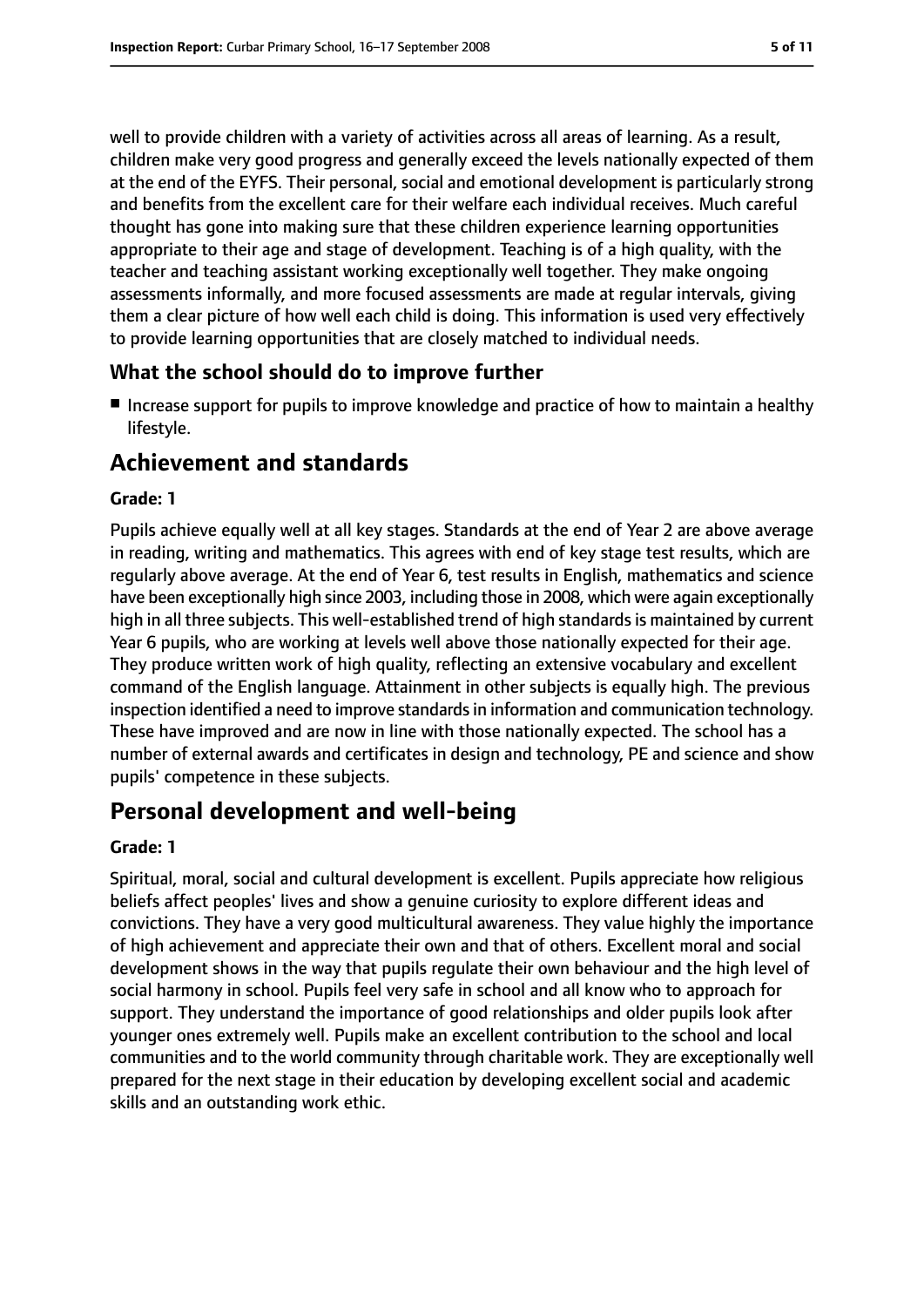# **Quality of provision**

### **Teaching and learning**

#### **Grade: 1**

Teachers' expectations are consistently extremely high. They show a thorough understanding of how to match work to pupils' needs. Assessment gives them accurate knowledge of each pupil's learning needs and they use this very accurately to provide challenging tasks for all levels of attainment and for different ages in the mixed-age classes. Teachers make lessons interesting and engage pupils' attention and enthusiasm to learn by involving them as active participants in the learning process. Even reluctant pupils are persuaded to join in. Excellent relationships underpin high-quality discussion in lessons in which pupils' ideas are valued, giving them confidence to learn very effectively. Teaching assistants make a highly significant contribution to supporting the progress of pupils. They are skilled and know pupils extremely well. Teachers use interactive whiteboards very effectively to make presentations clear and interesting. Sessions near the end of lessons effectively review learning and provide opportunities to share successful learning with others. Pupils recognise that marking of their work is helpful in informing them where they need to improve.

#### **Curriculum and other activities**

#### **Grade: 1**

In addition to excellent arrangements for the teaching of literacy and numeracy, there are many outstanding opportunities for practical learning, such as in design and technology and science, which pupils enjoy very much indeed. There is an extremely strong and effective emphasis on the creative aspects of the curriculum. For example, art and design, design and technology, music and drama all carry a high profile within the school. The school provides very well for PE through the sports partnership. There are strong links between subjects planned in the topics at all stages and effectively promote pupils' curiosity to find out about the wider world. Provision in personal and social education is very good and makes a significant contribution to pupils' personal development. Curricular enrichment is excellent. An exciting and extensive range of visits and visitors add greatly to levels of interest and enjoyment. Pupils reflect on these with great excitement. These are highly relevant to learning and develop pupils' knowledge and understanding. Provision of extra-curricular activities is remarkable for a school of this size.

#### **Care, guidance and support**

#### **Grade: 1**

Parents comment on the excellent levels of care shown by the school. It is a safe place to be; there are regular health and safety checks and risk assessments made. All safeguarding and child protection procedures are fully in place and comply with requirements. Care for a wide range of needs through support processes is excellent, and the school is proactive in supporting pupils' emotional well-being. Support for pupils who find learning difficult is excellent and they make very good progress towards their individual targets. The school makes every effort to provide exceptionally well for pupils at all levels, including those with special gifts and talents. Academic guidance is thorough and robust. Individual pupils' progress is tracked very carefully with a broad range of data. Assessment information is used to compare potential against performance and to identify any underperformance. Pupils are given good understanding of how to improve their work. They are clear about what they do well, where they have difficulty and how to improve.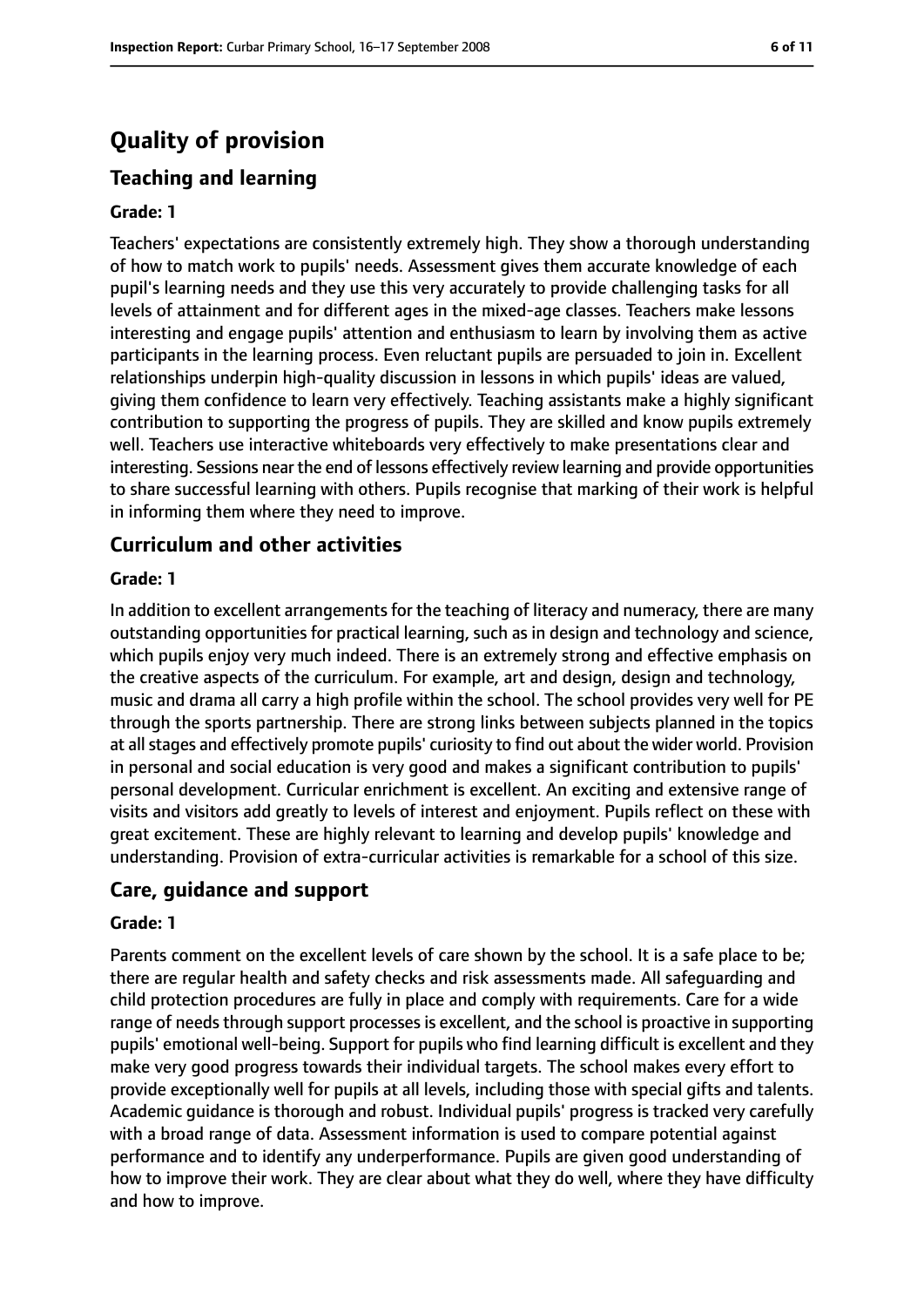### **Leadership and management**

#### **Grade: 1**

Leadership and management at all levels are excellent. Staff have clear roles of responsibility, yet there is a very strong team approach to running the school, through which staff and governors feed off each others' strengths. They are all very much involved in monitoring standards and evaluating the quality of provision. All contribute to the whole school's self-evaluation and development planning, both of which are of high quality. Targets set for pupils' achievement and for staff performance are challenging and contribute directly to the school maintaining excellence in its provision and in its pupils' achievement. There is a strong commitment to ensuring all pupils, including those at all levels of attainment and those new to the school, are fully included in the school's strong sense of community. Governors are highly effective. They are organised well and work in close collaboration with the school, giving them a deep understanding of how well it is doing. They provide high levels of support and challenge for the school. They are fully involved in the strategic planning for development and lead in some important areas of school improvement that require consultation with external agencies.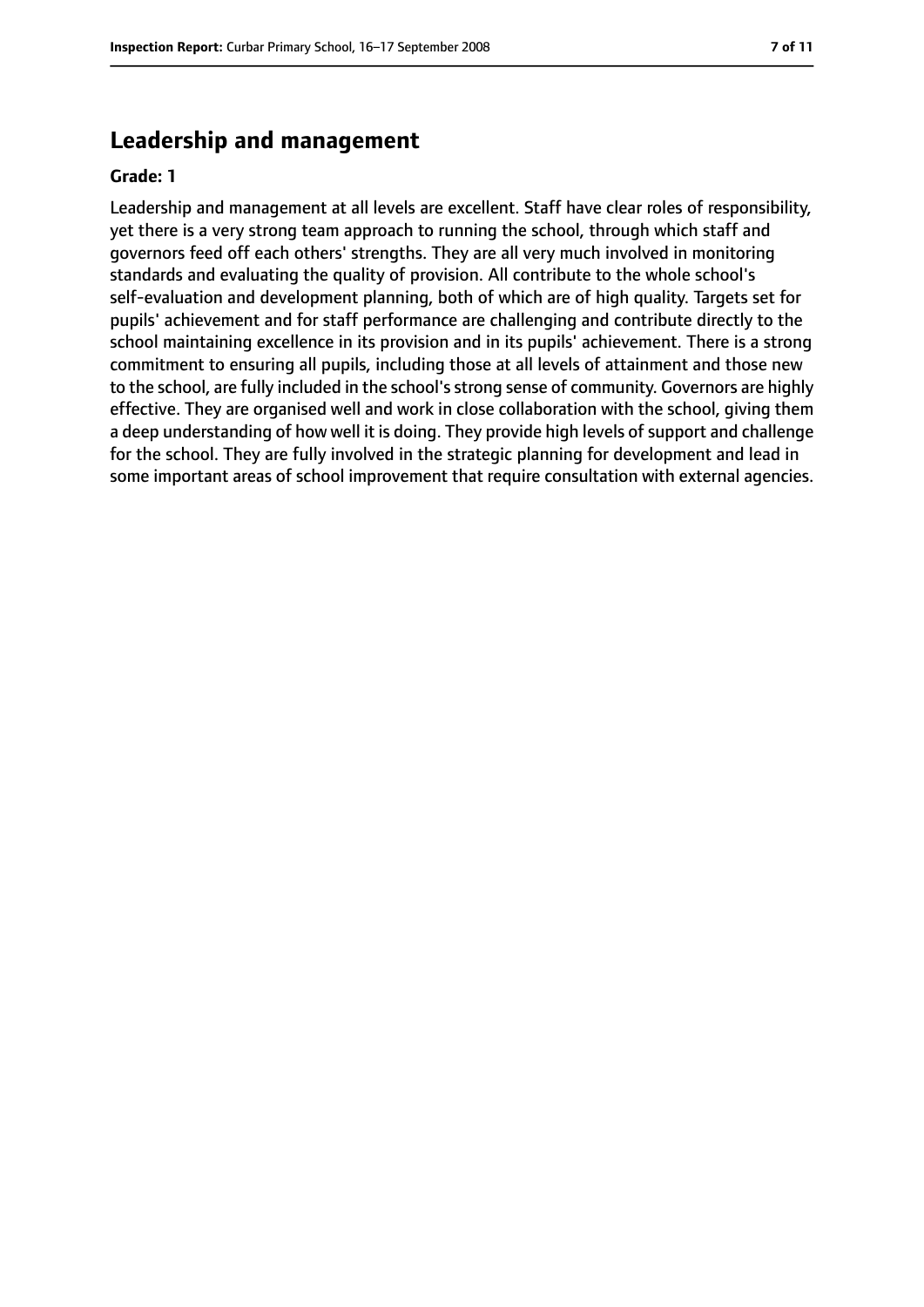**Any complaints about the inspection or the report should be made following the procedures set out in the guidance 'Complaints about school inspection', which is available from Ofsted's website: www.ofsted.gov.uk.**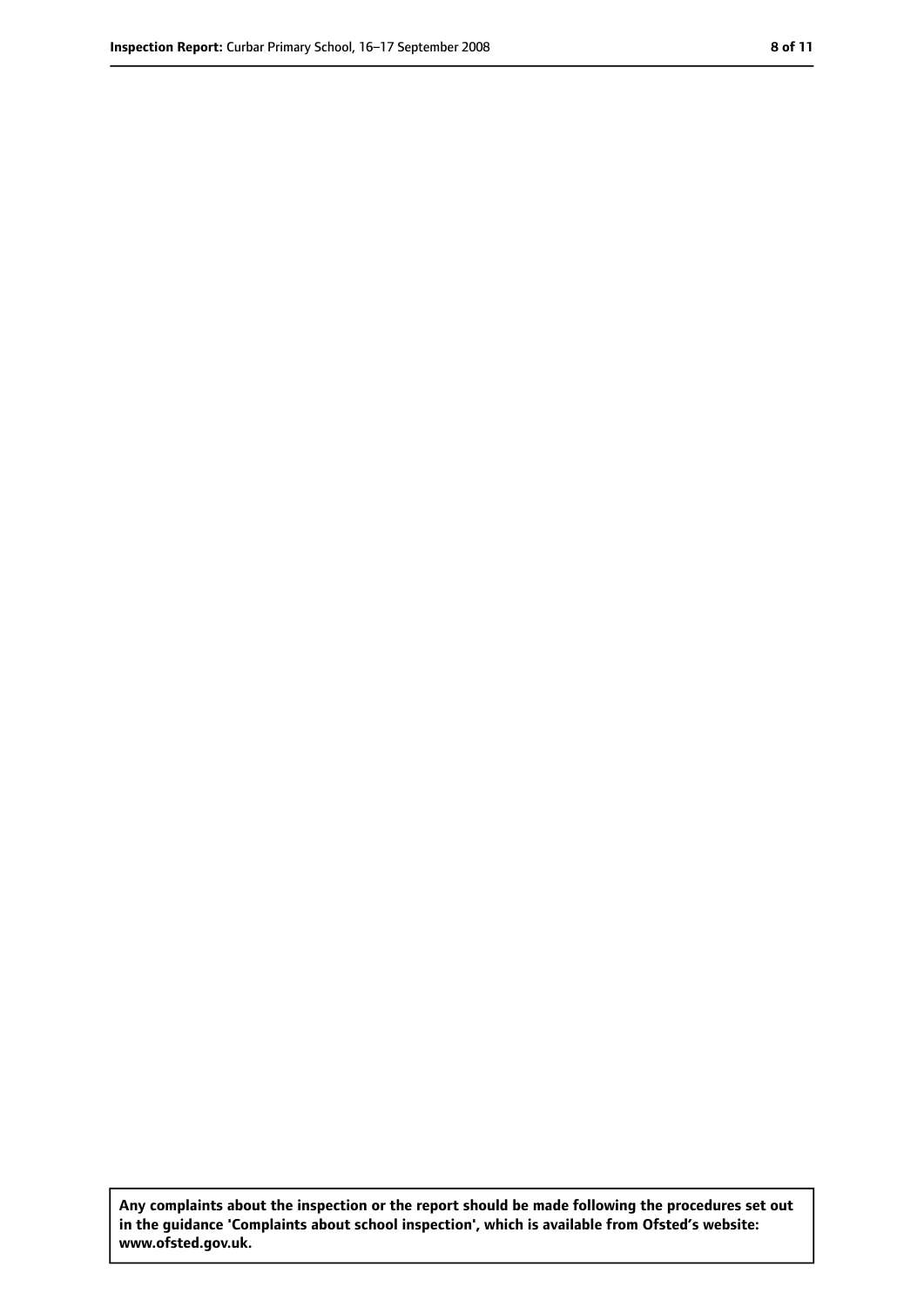# **Inspection judgements**

| $^{\rm t}$ Key to judgements: grade 1 is outstanding, grade 2 good, grade 3 satisfactory, and | School         |
|-----------------------------------------------------------------------------------------------|----------------|
| arade 4 inadequate                                                                            | <b>Overall</b> |

#### **Overall effectiveness**

| How effective, efficient and inclusive is the provision of<br>education, integrated care and any extended services in meeting the<br>needs of learners? |     |
|---------------------------------------------------------------------------------------------------------------------------------------------------------|-----|
| Effective steps have been taken to promote improvement since the last<br>inspection                                                                     | Yes |
| How well does the school work in partnership with others to promote learners'<br>well being?                                                            |     |
| The capacity to make any necessary improvements                                                                                                         |     |

# **Effectiveness of the Early Years Foundation Stage**

| How effective is the provision in meeting the needs of children in the<br><b>EYFS?</b>       |  |
|----------------------------------------------------------------------------------------------|--|
| How well do children in the EYFS achieve?                                                    |  |
| How good are the overall personal development and well-being of the children<br>in the EYFS? |  |
| How effectively are children in the EYFS helped to learn and develop?                        |  |
| How effectively is the welfare of children in the EYFS promoted?                             |  |
| How effectively is provision in the EYFS led and managed?                                    |  |

#### **Achievement and standards**

| How well do learners achieve?                                                  |  |
|--------------------------------------------------------------------------------|--|
| The standards <sup>1</sup> reached by learners                                 |  |
| How well learners make progress, taking account of any significant variations  |  |
| between groups of learners                                                     |  |
| How well learners with learning difficulties and/or disabilities make progress |  |

<sup>&</sup>lt;sup>1</sup>Grade 1 - Exceptionally and consistently high; Grade 2 - Generally above average with none significantly below average; Grade 3 - Broadly average to below average; Grade 4 - Exceptionally low.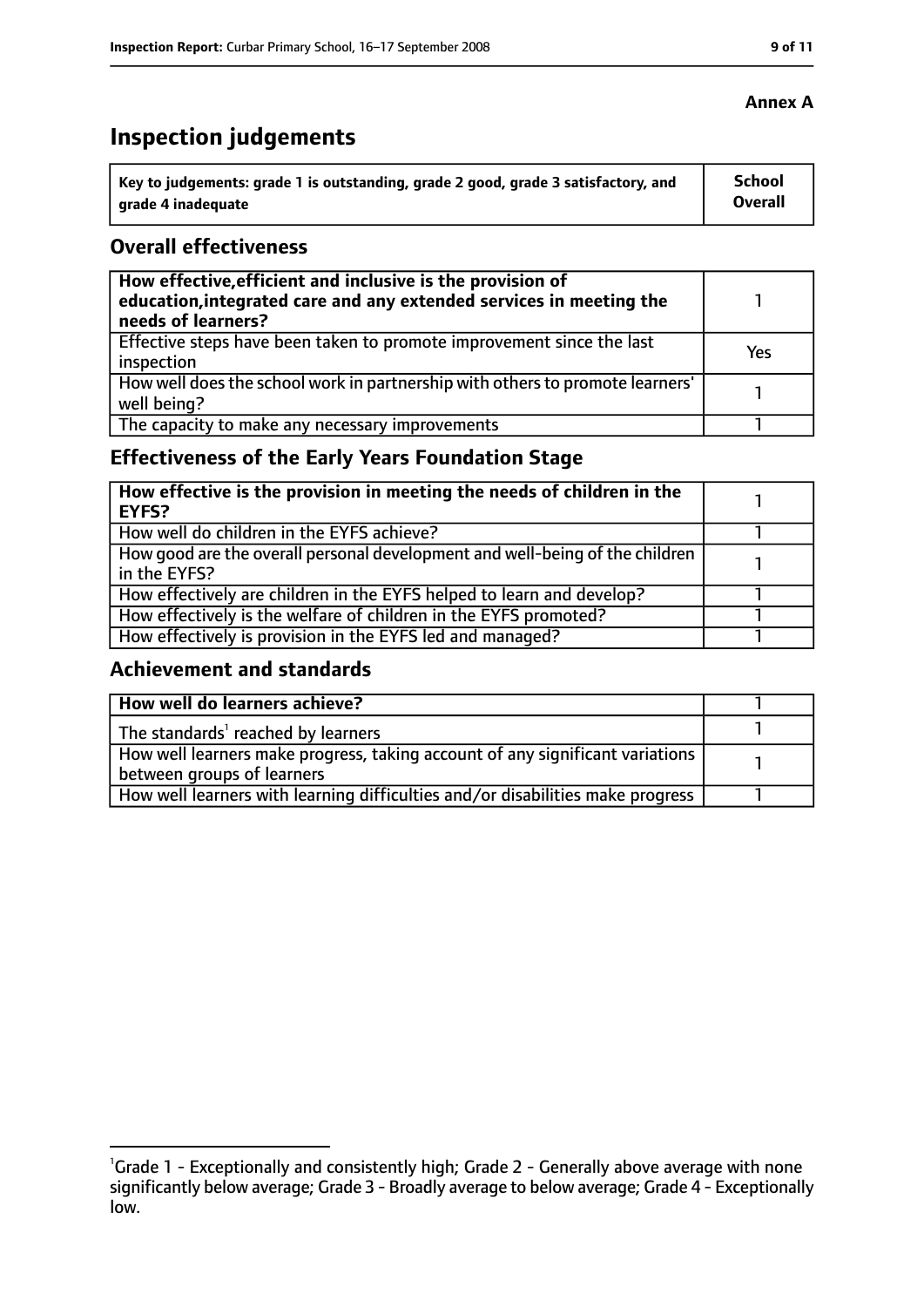# **Personal development and well-being**

| How good are the overall personal development and well-being of the<br>learners?                                 |  |
|------------------------------------------------------------------------------------------------------------------|--|
| The extent of learners' spiritual, moral, social and cultural development                                        |  |
| The extent to which learners adopt healthy lifestyles                                                            |  |
| The extent to which learners adopt safe practices                                                                |  |
| The extent to which learners enjoy their education                                                               |  |
| The attendance of learners                                                                                       |  |
| The behaviour of learners                                                                                        |  |
| The extent to which learners make a positive contribution to the community                                       |  |
| How well learners develop workplace and other skills that will contribute to<br>their future economic well-being |  |

# **The quality of provision**

| How effective are teaching and learning in meeting the full range of<br>learners' needs?              |  |
|-------------------------------------------------------------------------------------------------------|--|
| How well do the curriculum and other activities meet the range of needs and<br>interests of learners? |  |
| How well are learners cared for, quided and supported?                                                |  |

# **Leadership and management**

| How effective are leadership and management in raising achievement<br>and supporting all learners?                                              |           |
|-------------------------------------------------------------------------------------------------------------------------------------------------|-----------|
| How effectively leaders and managers at all levels set clear direction leading<br>to improvement and promote high quality of care and education |           |
| How effectively leaders and managers use challenging targets to raise standards                                                                 |           |
| The effectiveness of the school's self-evaluation                                                                                               |           |
| How well equality of opportunity is promoted and discrimination eliminated                                                                      |           |
| How well does the school contribute to community cohesion?                                                                                      |           |
| How effectively and efficiently resources, including staff, are deployed to<br>achieve value for money                                          |           |
| The extent to which governors and other supervisory boards discharge their<br>responsibilities                                                  |           |
| Do procedures for safequarding learners meet current government<br>requirements?                                                                | Yes       |
| Does this school require special measures?                                                                                                      | <b>No</b> |
| Does this school require a notice to improve?                                                                                                   | <b>No</b> |